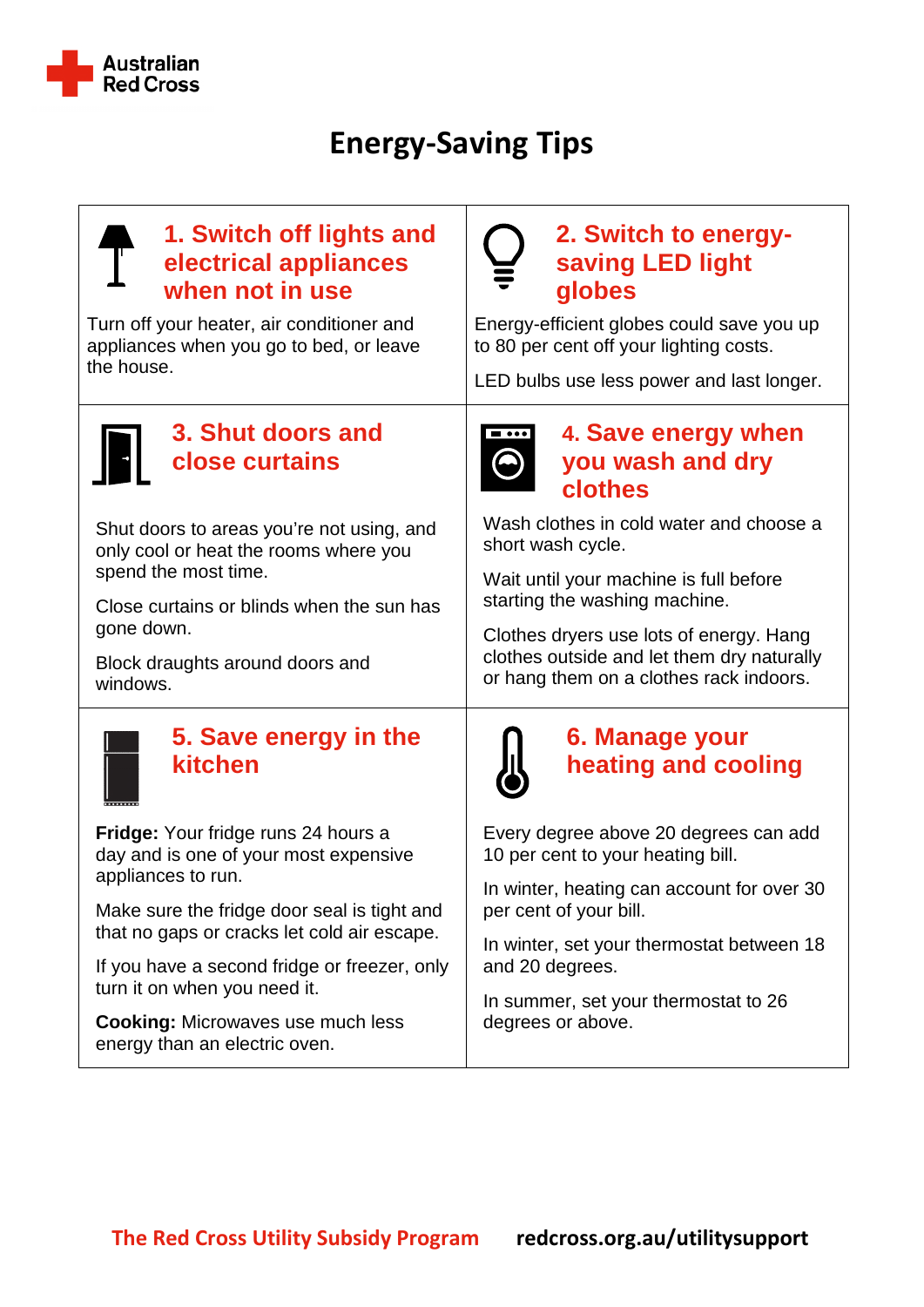

#### **Utility Relief Grant**

You may be eligible to apply for a government grant to help with overdue electricity, gas and water bills.

To apply, you need to call your retailer.

For more information, visit: **[https://services.dffh.vic.gov.au/utility-relief-grant](https://services.dffh.vic.gov.au/utility-relief-grant-scheme)[scheme](https://services.dffh.vic.gov.au/utility-relief-grant-scheme)**

#### **Victorian Energy Compare**

An independent government tool to help you compare offers from all energy retailers.

To find the best energy offers for you visit: **<https://compare.energy.vic.gov.au/>**

#### **Appliance Energy and Water Efficiency Ratings**

If you are buying a new appliance like a fridge, try and choose one with the most energy or water efficiency stars. More stars means that it uses less energy or water. It might cost a little more to buy, but will save you money over time.

You can learn more at **[www.energyrating.gov.au](http://www.energyrating.gov.au/)**

#### **No Interest Loans**

If you need a new essential household appliance like a fridge or a washing machine, but do not have the money to buy it, you might be eligible for a no interest loan.

To find your local provider, go to the Good Shepherd website: **<https://goodshep.org.au/services/nils/>**

For information in other languages, visit: **<https://goodshep.org.au/publications/translated-nils/>**

#### **Victorian Energy Saver Website**

For discount energy-saving products, in-home energy assessments and simple ways to save energy, visit: **[https://www.victorianenergysaver.vic.gov.au/save-energy](https://www.victorianenergysaver.vic.gov.au/save-energy-and-money)[and-money](https://www.victorianenergysaver.vic.gov.au/save-energy-and-money)**

#### **Energy and Water Ombudsman**

A free and independent service that helps resolve complaints about electricity, gas and water companies.

Visit: **<http://www.ewov.com.au/>** or call **1800 500 509** or **131 450** if you need an interpreter.

*Australian Red Cross acknowledges Darebin City Council as the original source of information for this document*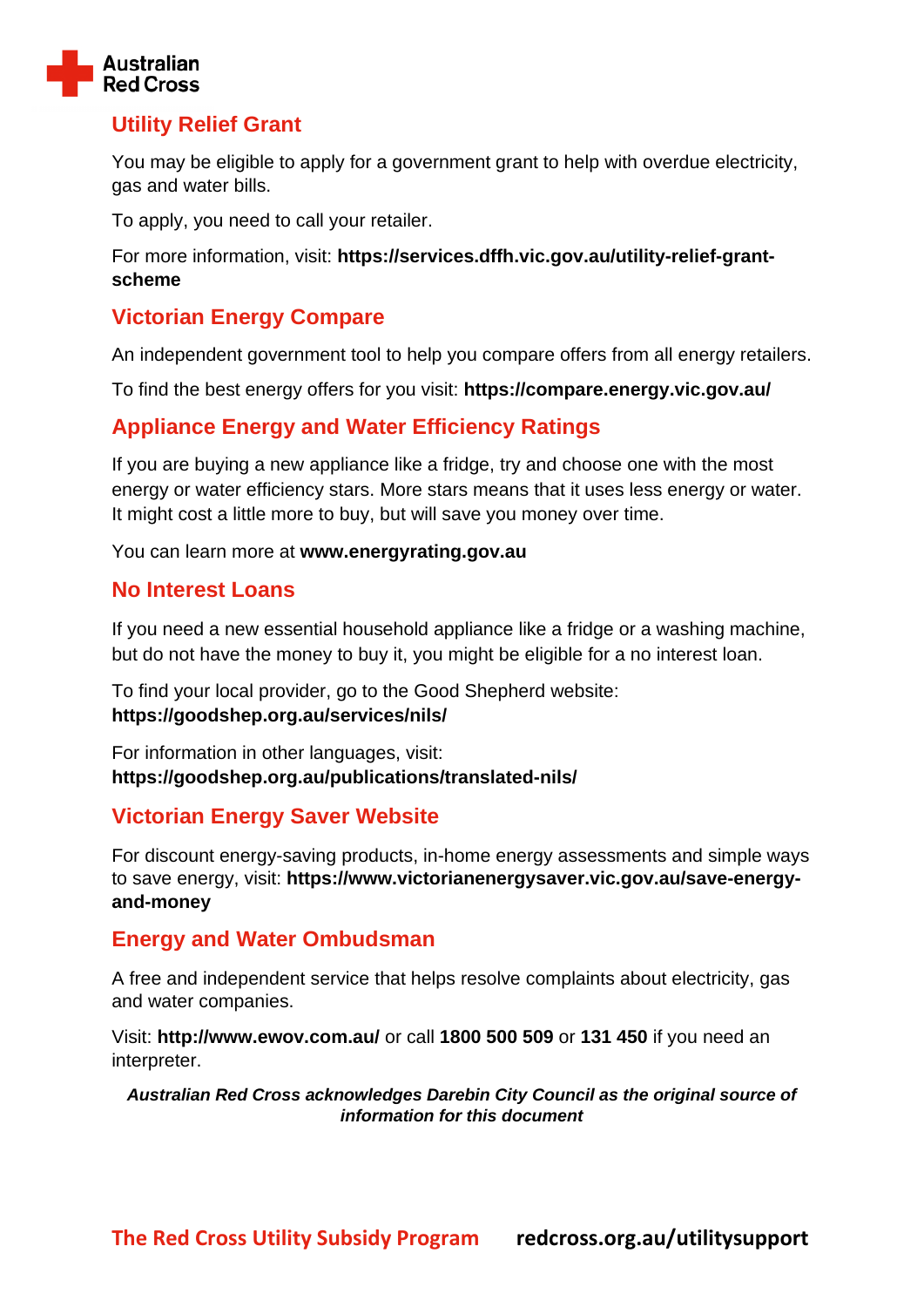

#### **Interpreter Phone Lines**

| <b>GAS &amp; ELECTRICITY:</b>                                                                         |
|-------------------------------------------------------------------------------------------------------|
| 1st Energy: 13 14 50                                                                                  |
| AGL: 1300 307 245                                                                                     |
| Alinta Energy: 1300 297 727                                                                           |
| Amber Electric: 1800 531 907 - Call-back service - leave voicemail asking for an interpreter          |
| <b>Blue NRG:</b> 1300 599 888 (main phone line) – Ask for an interpreter and provide language         |
| Circular Energy: 13 14 50                                                                             |
| <b>CovaU:</b> $1300689866 - Press "0" for an interpreter$                                             |
| Diamond Energy: 13 14 50                                                                              |
| <b>Discover Energy:</b> 1300 946 898 (main phone line) – Ask for an interpreter and provide language  |
| <b>Dodo Power &amp; Gas:</b> 13 36 36 (main phone line) – Ask for an interpreter and provide language |
| Electricity In A Box: 13 14 50                                                                        |
| Elysian Energy: 1300 671 799 (main phone line) - Ask for an interpreter and provide language          |
| <b>Energy Australia: 1300 622 718</b>                                                                 |
| Energy Locals: 13 14 50                                                                               |
| <b>Future X Power: 13 14 50</b>                                                                       |
| Glo Bird Energy: 13 14 50                                                                             |
| Kogan Energy: 1300 005 123 (main phone line) – Ask for an interpreter and provide language            |
| Lumo Energy: 1300 115 866 (main phone line) - Ask for an interpreter and provide language             |
| <b>Momentum Energy: 1800 497 170</b>                                                                  |
| Origin: 1300 137 427                                                                                  |
| <b>Ovo Energy: 13 14 50</b>                                                                           |
| People Energy: 13 14 50                                                                               |
| <b>Power Club: 13 14 50</b>                                                                           |
| Powerdirect: (03) 9679 9894                                                                           |
| Powershop: 1800 462 668 (main phone line) - Ask for an interpreter and provide language               |
| <b>QEnergy: 13 14 50</b>                                                                              |
| ReAmped Energy: No phone number - Request a call-back via online enquiry form                         |
| Red Energy: 1300 161 382 (main phone line) - Ask for an interpreter and provide language              |
| <b>Simply Energy: 1300 408 265</b>                                                                    |
| <b>Sumo:</b> 13 88 60 (main phone line) – Ask for an interpreter and provide language                 |
| Tango Energy: 1800 010 648 (main phone line) - Ask for an interpreter and provide language            |
| Tas Gas Retail: 13 14 50                                                                              |